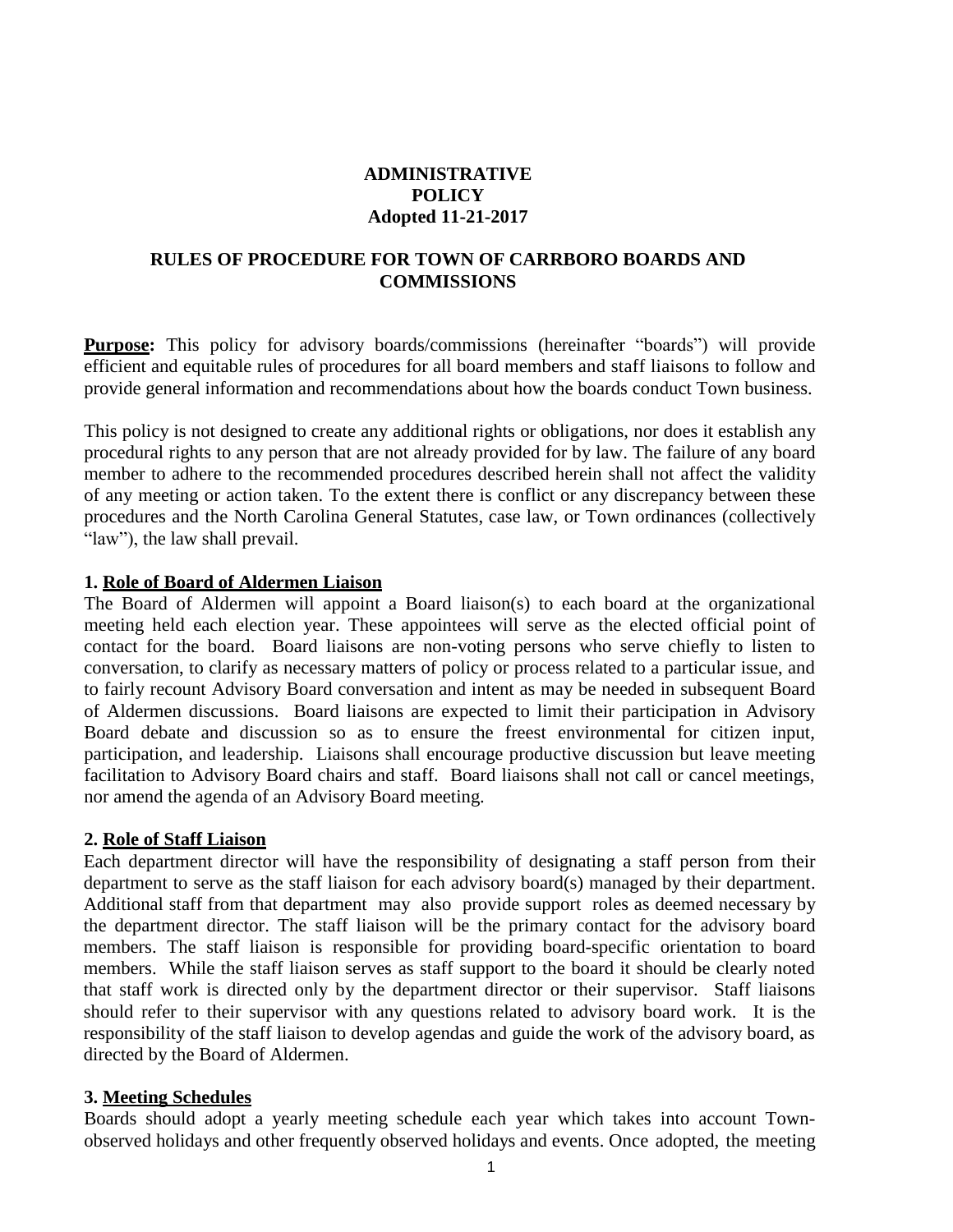schedule is then posted in a public notice. Boards that meet on an as-needed basis only will provide appropriate public notice at least 96 hours (4 days) in advance of each meeting. Such notice will provide the date, time, location and purpose of the meeting. In addition, appropriate public notice, as required by law, will be given for any special meeting or work session that is not included on the regular meeting schedule.

#### **4. Meeting Agenda**

The purpose of the agenda is to organize materials to be considered and to give members an opportunity to study the issues before the meeting.

Board agendas are prepared by the staff liaison based upon information received from the Board of Aldermen, department directors, staff, or items continued or approved to be on the agenda by consensus of a majority of board members during the previous meeting. Advisory board chairpersons may provide input during agenda preparation but are not required nor expected to approve agendas as provided by the staff liaison.

The staff liaison will ensure that the agenda, and all supplementary material, is available on the Town's website at least 96 hours (4 days) prior to the board meeting. No changes will be made to the agenda once it has been posted. However, the following changes may be made at the beginning of the meeting if agreed to by a majority of the members present: order, discussion of planning of events, announcements by members of the committee. Items that will require a vote and recommendation back to the Board of Aldermen may not be added to the agenda at the meeting. If the agenda is not posted prior to 96 hours of the meeting, the meeting will be cancelled and items will be continued to the next properly posted meeting.

Items shall be placed on the agenda according to the order of business. The order of business for a regular meeting agenda follows. Agenda items may be considered in an order different from that shown on the agenda. In emergency situations, other items may be considered on the agenda.

- Call to Order: The presider (usually the chair) will always begin the meeting at the appointed time with a quorum present;
- Swearing in of witnesses, if required: A Town staff member who is a Notary Public may perform this duty in addition to other persons granted this authority by state law or other governing documents;
- Approval of previous meeting minutes: The board will adopt the minutes, as is, or with modifications by motion, second and vote of majority;
- Action and discussion items, reports, information items (including any public hearings);
- Old/New Business:
- Adjournment: The board shall adjourn meetings by motion in open session.

Some boards utilize committees to help carry out their business. The meetings of those committees are recognized to be more informal than regular meetings, and the public notice may also serve as the agenda. Items may not be added to the agenda of a committee meeting.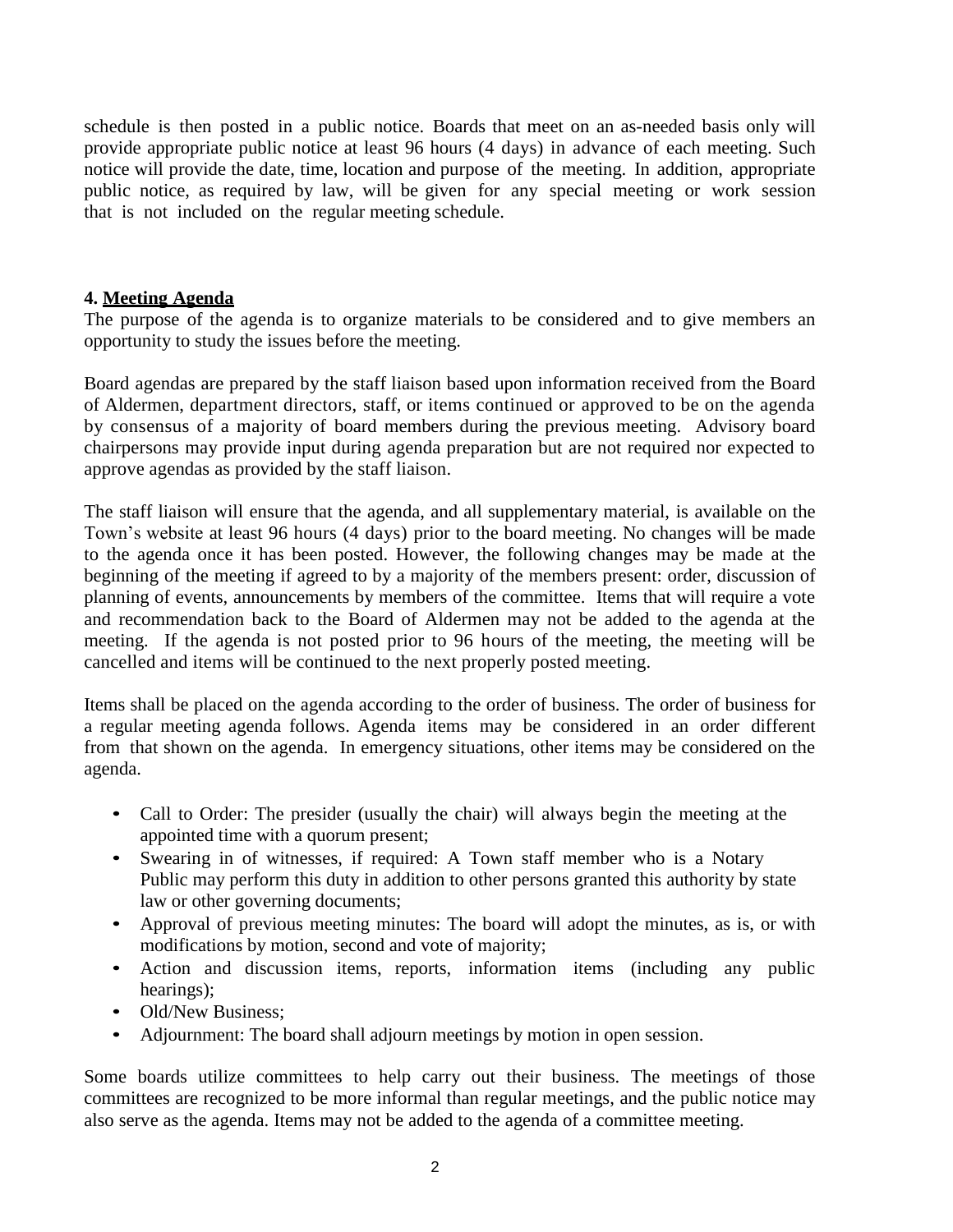## **7. Open Meetings Requirement**

Board members shall not deliberate, vote, or otherwise take action on any matter with the intention of making it impossible for persons attending a meeting of the board to understand what is being deliberated, voted, or acted on. Board members should strive to be clear about the matters they are considering and should refrain from referencing an item by letter, number, or other designation which might be conceived as a secret device or method. The board may deliberate, vote or otherwise take action by reference to an agenda, if copies of the agenda– sufficiently worded to enable the public to understand what is being deliberated, voted, or acted on–are available for public inspection at the meeting.

### **8. Quorum**

Unless otherwise set forth in bylaws or other governing documents, a majority of the board, including the chair but excluding vacant seats, shall constitute a quorum. A majority is more than half of the board. A member who has withdrawn from a meeting without being excused by majority vote of the remaining members present shall be counted as present for purposes of determining a quorum.

### **9. Chair**

The chair shall have the following authority:

- To act as the parliamentarian during meetings of the board;
- To preside over public meetings of the board;
- To vote upon all measures before the board;
- To be counted for quorum purposes;
- To preserve order and decorum:
- To call a brief recess at any time;
- To adjourn in an emergency.

The chair may also

- Rule motions in or out of order;
- Determine when a speaker has gone beyond reasonable standards of courtesy in his or her remarks and to entertain and rule on objections from other members on this ground;
- Answer questions of procedure.

The board may, at its discretion, elect from its membership a vice chair to serve in the chair's absence or in case of sickness of the chair or other causes which would prevent the chair from attending to his or her duties. The vice chair shall be entitled to vote on all matters and shall be considered a board member for all purposes, including the determination of whether a quorum is present.

If both the chair and vice chair are absent from a meeting, the board may elect from among its members a temporary chairperson to preside at the meeting.

The chair as the meeting presider shall follow the principles below, which were taken from "Robert's Rules in Plain English":

- "Be on time and start on time."
- "Be organized. The presiding officer should have a detailed, well prepared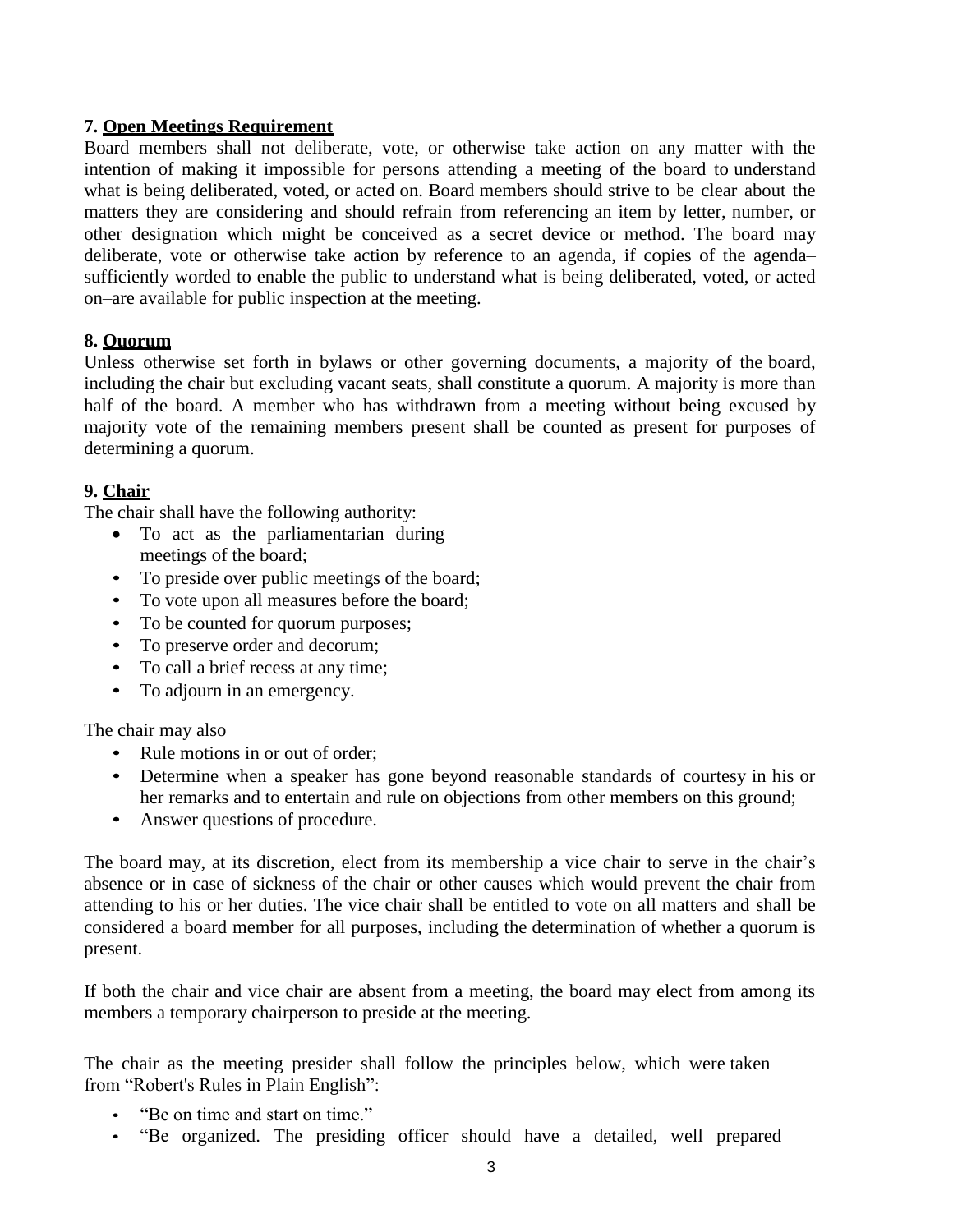agenda and stick to it."

- "Be prepared. The presiding officer should be familiar with the procedural rules…"
- "Be a teacher. The presiding officer should keep the group working together by explaining procedure clearly and communicating the next order of business. If a motion is confusing, it is his [her] duty to clarify it. This may mean helping a member rephrase a motion."
- "Be in control of the floor. The presiding officer should 'assign' the floor by recognizing those members who wish to speak by calling them by name. No other member may interrupt or call out remarks without being out of order. The presiding officer should remind such a member that the floor has been assigned and request that his [her] remarks be held until the floor has been assigned to him [her]. In addition, private discussion between members while another has the floor is out of order and disruptive members should be reminded of this rule."
- "Be impartial. The presiding officer should impartially call on members wishing to speak. He [she] should give members on both sides of an issue an opportunity to speak..."
- "Be composed. The presiding officer should remain calm and objective, keeping the meeting moving."
- "Be precise. The presiding officer should always restate the motion before taking a vote. After taking the vote, he [she] announces the result of the vote by interpreting the action taken. The presiding officer should always be certain about the results of a voice vote. He [she] may retake the vote by requesting a show of hands on his [her] own accord."
- "Be focused. The presiding officer should not allow irrelevant discussion. Restate the question and, if necessary, directly request the member to 'confine remarks to the pending question'."
- "Be temperate. The presiding officer should use the gavel sparingly, tapping it once to open and close the meeting."

# **10. Action by boards**

Actions of the boards shall proceed by motion, unless agreed to proceed by unanimous consensus. Seconds are required to all motions. Only one motion at a time shall be allowed. Motions may be withdrawn at any time prior to a vote or in accordance with the law. Motions shall be adopted by a majority of the votes cast unless otherwise required by these rules or by the laws of North Carolina. A majority is defined as more than half of the board members present for the vote.

Every member of the board should actively participate in voting unless excused by the remaining members in accordance with state law. A member who wishes to be excused from voting shall so inform the chair, who shall take a vote of the remaining members. No member should be excused from voting except upon matters in which the member has a conflict of interest (as outlined in the North Carolina General Statutes and case law). In all other cases, a failure to vote by a member who is physically present in the meeting, or who has withdrawn without being excused by a majority vote of the remaining members present, shall be recorded as an affirmative vote. However, board members are encouraged to make their voting positions clear by verbalizing their votes rather than allowing their silence to represent an affirmative vote. If a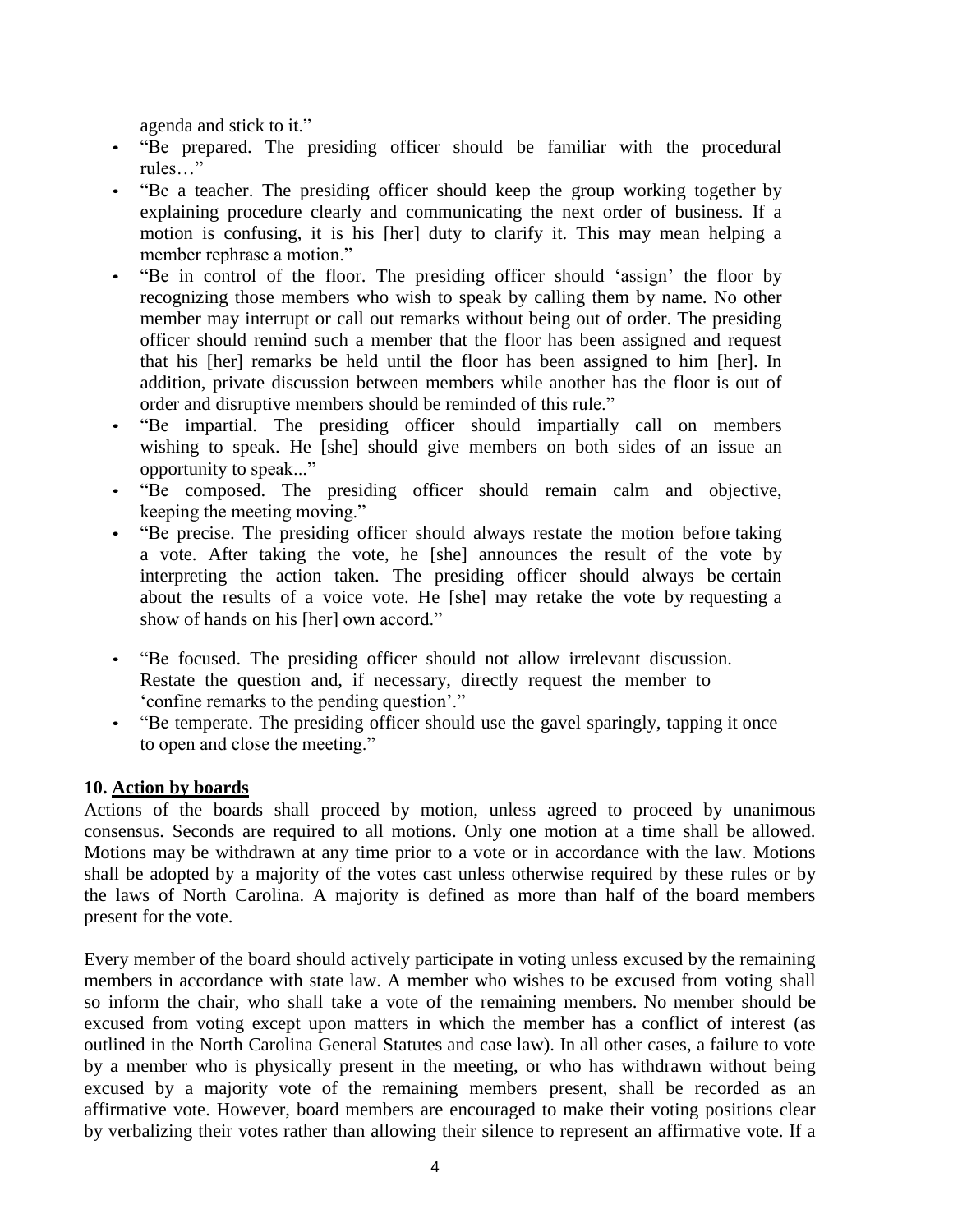vote is unclear to the chair, then it will be up to the chair to call for a vote by hand.

## **11. Minutes**

Generally, the minutes of all boards are considered public records. The public records laws should be relied upon in determining when all records, including minutes, are deemed public records. The staff member that is designated as the secretary or liaison to the board shall be considered the custodian of the minutes and should treat such documents as public record laws require. The North Carolina Department of Cultural Resources should be referred to as a necessary guide in determining the status of all records.

Draft minutes posted in a meeting documents packet shall be watermarked "DRAFT". Once minutes are approved, they shall be posted in the appropriate section of the website module before the next meeting's documents are posted and sent out.

Minutes will be "summary minutes" and will not be verbatim. The law requires that all minutes be "full and accurate". The purpose of minutes is to provide a record of the actions taken by a board and not to provide a transcript of the discussions that occurred during the meeting. The minutes can also provide evidence on behalf of the board, that the board followed proper procedures in taking its actions. If no action is taken, the minutes may simply reflect that the meeting occurred, include the subject of the meeting and that no action occurred. It is not necessary to reflect the conversations and discussions of the board. The minutes should reflect motions made and seconds, identify the movants, dissenting votes, the general summary for the dissenting vote (or minority opinion), and the order in which the items before the board are addressed. All minutes shall be in written form. Minutes should contain enough information to act as an official record of the action taken, they should serve as a guide to staff and the Board in describing what action, if any, is recommended by the board, and they should be sufficient to be submitted as legal evidence as necessary. It is not necessary to record all discussions, particularly those discussions upon which no action is taken. Minutes shall include an accurate account of all guests that speak and a summary of what they spoke about.

Minutes for the Board of Adjustment should reflect in the record all findings pertaining to each hearing, every resolution acted upon by the board, and all votes of members of the board upon any resolution or upon the final determination of any question, indicating the names of members absent or failing to vote.

The following is an outline which may serve as a template for the boards in the preparation of meeting minutes.

- Name/identity of the board;
- Date, time and location of meeting;
- Time meeting called to order;
- Names of board members in attendance and those absent;
- Statement of whether or not there was a quorum present;
- Identification of subjects for consideration;
- Motions and seconds:
- Any conflicts of interest or abstainments from voting and votes thereon;
- Vote/Action taken by board;
- Dissenting opinion;